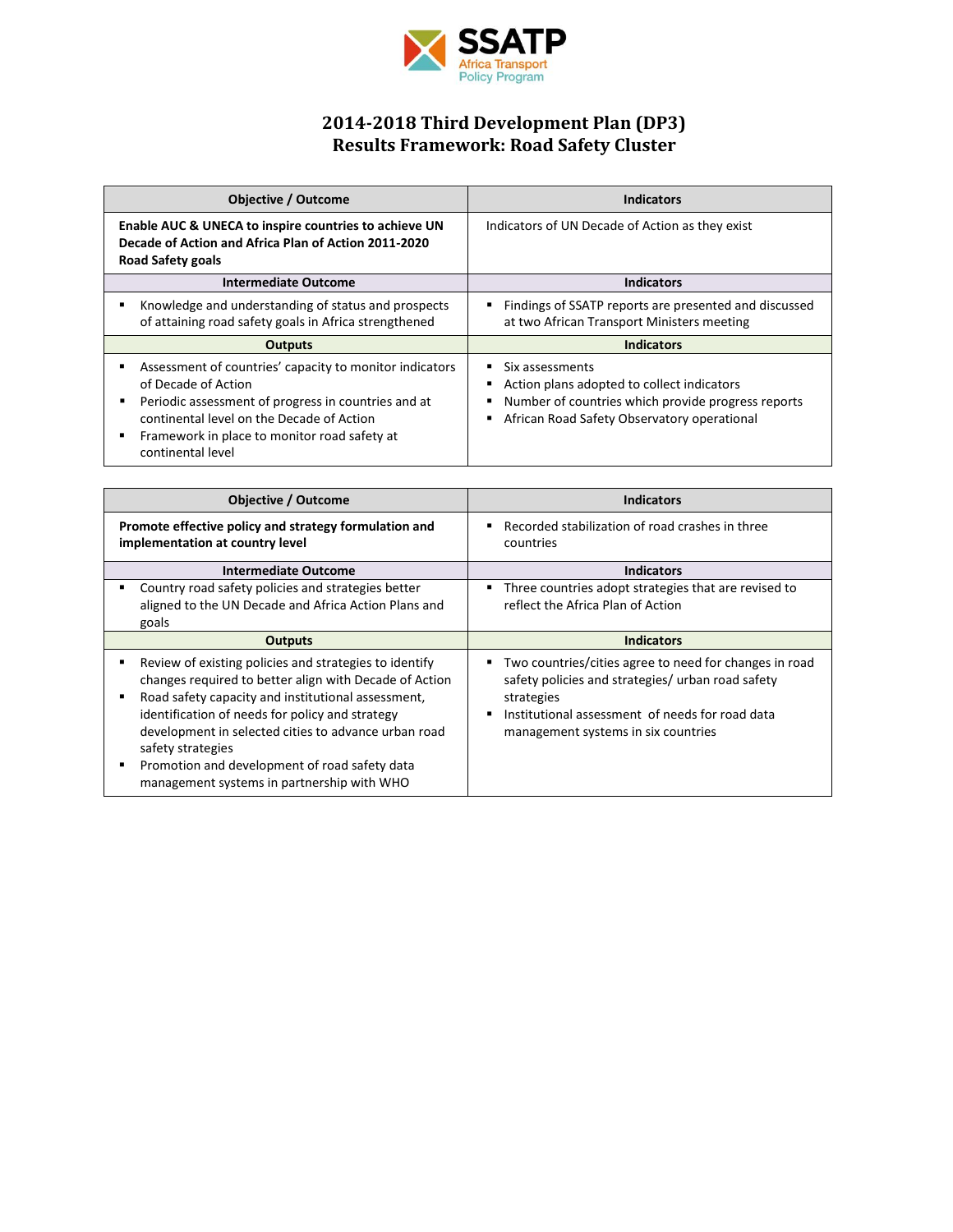

| <b>Objective / Outcome</b>                                                                                                                                                | <b>Indicators</b>                                                                                                                 |
|---------------------------------------------------------------------------------------------------------------------------------------------------------------------------|-----------------------------------------------------------------------------------------------------------------------------------|
| Stimulate good practice in Road Safety Management<br>(Pillar one of UN Decade of Action) by promoting<br>systematic implementation of the Africa<br><b>Plan of Action</b> | Increase in the number of Sub-Saharan African<br>$\blacksquare$<br>countries with fully empowered cross-sectoral lead<br>agencies |
| <b>Intermediate Outcome</b>                                                                                                                                               | <b>Indicators</b>                                                                                                                 |
| Countries create road safety lead agencies where none<br>existed before<br>REC's decision to create regional organizations to lead<br>agencies                            | Three new countries decide to create lead agencies<br>• Creation of one regional organization of lead agencies                    |

| <b>Outputs</b>                                                                                                                                                                                                                                                                         | <b>Indicators</b>                                                                                                                             |
|----------------------------------------------------------------------------------------------------------------------------------------------------------------------------------------------------------------------------------------------------------------------------------------|-----------------------------------------------------------------------------------------------------------------------------------------------|
| Operational guidelines for road safety lead agencies<br>٠<br>Capacity development plan prepared for road safety<br>lead agencies<br>Policy note following RECs, countries and other<br>٠<br>stakeholders' consultations on the creation of a<br>regional organization of lead agencies | Guidelines produced<br>Capacity plan done for one agency<br>Identification of one secretariat for a regional<br>organization of lead agencies |

| <b>Objective / Outcome</b>                                                                                                                                                                                                                                                                                                                                                                                                                                                               | <b>Indicators</b>                                                                                                                                                                                                                                                                         |
|------------------------------------------------------------------------------------------------------------------------------------------------------------------------------------------------------------------------------------------------------------------------------------------------------------------------------------------------------------------------------------------------------------------------------------------------------------------------------------------|-------------------------------------------------------------------------------------------------------------------------------------------------------------------------------------------------------------------------------------------------------------------------------------------|
| Better integration of road safety policy and pillar-based<br>interventions in locally and externally funded road<br>developments                                                                                                                                                                                                                                                                                                                                                         | Existence of institutional instruments to administer<br>٠<br>effectiveness of road safety components in road sector<br>investments                                                                                                                                                        |
| <b>Intermediate Outcome</b>                                                                                                                                                                                                                                                                                                                                                                                                                                                              | <b>Indicators</b>                                                                                                                                                                                                                                                                         |
| Key development partners supporting transport sector<br>in SSA to issue guidelines on how to improve<br>effectiveness of their support towards road safety on<br>regional corridors<br>Association of Road Maintenance Funds of Africa<br>(ARMFA) to issue guidelines to member countries on<br>how to improve effectiveness of Road Funds' support<br>towards road safety<br>Municipalities to issue guidelines on how to improve<br>effectiveness of their support towards road safety | Guidelines issued by management to operational units<br>٠<br>detailing the requirements associated with the<br>inclusion of road safety interventions in investments on<br>regional corridors.<br>Three countries adopt the guidelines<br>п<br>Three municipalities issue guidelines<br>٠ |
| <b>Outputs</b>                                                                                                                                                                                                                                                                                                                                                                                                                                                                           | <b>Indicators</b>                                                                                                                                                                                                                                                                         |
| Disseminate SSATP guidelines on mainstreaming road<br>safety in regional trade corridors<br>Field visits and beneficiary consultations                                                                                                                                                                                                                                                                                                                                                   | Four projects visited                                                                                                                                                                                                                                                                     |